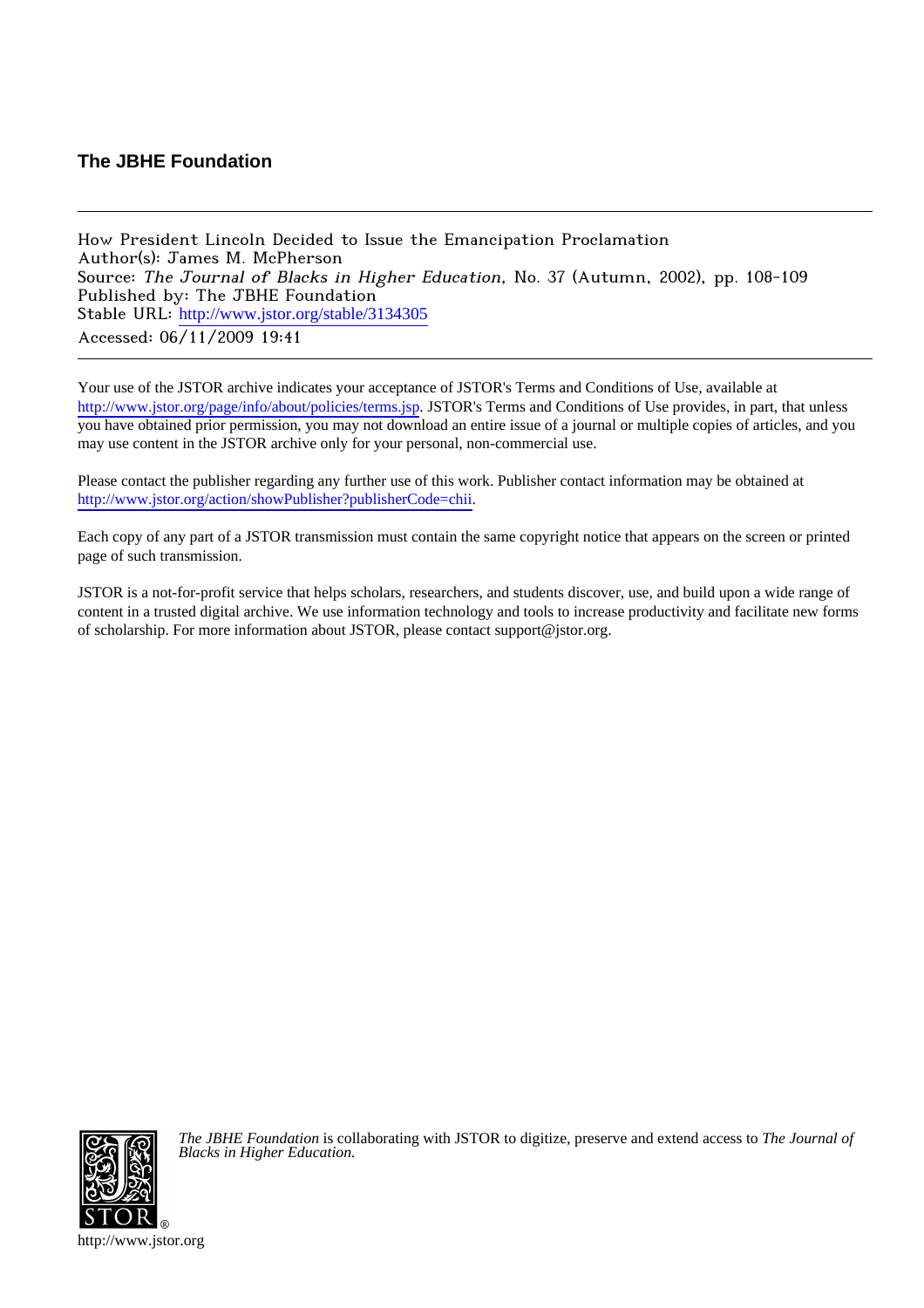## **How President Lincoln Decided to Issue The Emancipation Proclamation**

## **by James M. McPherson**

Editor's Note: On September 17, 1862, near Sharpsburg, Maryland, 23,000 young men fell dead or wounded in the battle of Antietam. **Here, the noted Princeton University civil war historian James M. McPherson explains how Antietam brought President Lincoln to the decision to issue the Emancipation Proclamation.** 

**AM NATURALLY anti-slavery," Lincoln insisted. "If slavery is not wrong, nothing is wrong." Yet, "I have " never understood that the Presidency conferred upon** 

**me an unrestricted right to act officially upon this judgment and feeling." Because he had no constitutional power to interfere with slavery in the states, and because he needed to retain the support of border states and Democrats, Lincoln in the first year of the war repeatedly defined his policy as restoration of <sup>t</sup> the Union - which of course meant a Union with slavery.** 

**From the beginning, however, abolitionists and radical Republicans echoed the words of black leader Frederick Douglass: "To fight against slaveholders, without fighting against slavery, is but a half-hearted business. War for** 

**the destruction of liberty must be met with war for the de**struction of slavery." More and more Republicans — eventually including Lincoln — came to agree with this idea as **the war ground on. They took note of southern boasts that slavery was a "tower of strength to the Confederacy" because slaves did most of the labor in the South, thus enabling Confederates "to place in the field a force so much larger in proportion to her [white] population than the North." Douglass declared that he could not understand "Why? Oh! why in the name of all that is national, does our Government allow its enemies this powerful advantage? The very stomach of the rebellion is the Negro in the condition of a slave. Arrest that hoe in the hands of the Negro, and you smite rebellion in the very seat of its life."** 

**Slave labor was so important in Confederate armies as well as on the home front that the government impressed slaves into service before it began drafting white men as soldiers. Thousands of slaves worked as army laborers, teamsters,** 

**James M. McPherson is the George Henry Davis Professor of History at Princeton University. This article is adapted from his new book, Cross**roads of Freedom - Antietam: The Battle That Changed the Course of the Civil War (Oxford University Press, 2002). Copyright © 2002 by James M. **McPherson. Used by permission of Oxford University Press, Inc.** 



**cooks, musicians, servants, and in other support capacities. They provided much of the logistical "tail" of these armies (functions initially performed by white soldiers and civilians** 

> **in Union armies) and thereby freed a high proportion of Confederate soldiers for combat duty. As time passed, more and more Yankees began asking: Why not convert this southern asset of black labor into a northern asset by confiscating**  slaves as enemy property, freeing them, and **putting them to work for the Union?**

> Five days after the battle of Antietam in Sep**tember 1862, Lincoln called a special meeting of the Cabinet. He reminded members of their decision two months earlier to postpone issuance of an emancipation proclamation. "I think the time has come now," the president continued. "I wish it was a better time. The action of**

**the army against the rebels has not been quite what I should have best liked. But they have been driven out of Maryland." When the enemy was at Frederick, Lincoln had made a "promise to myself and (hesitating a little) to my Maker" that "if God gave us the victory in the approaching battle, [I] would consider it an indication of Divine will" in favor of emancipation. Lincoln suggested that Antietam was God's sign that "he had decided this question in favor of the slaves." Therefore, said the president, he intended that day to issue the proclamation warning Confederate states that unless they returned to the Union by January 1, 1863, their slaves "shall be then, thenceforward, and forever free."** 

**Perhaps no consequence of Antietam was more momentous than this one. It changed the character of the war, as General-in-Chief Halleck noted in a communication to Ulysses S. Grant: "There is now no possible hope of reconciliation. We must conquer the rebels or be conquered by them. Every slave withdrawn from the enemy is the equivalent of a white man put hors de combat." The proclamation would apply only to states in rebellion, which produced some confusion because it thus seemed to "liberate" those slaves who were mostly beyond Union authority while leav-**

**c**